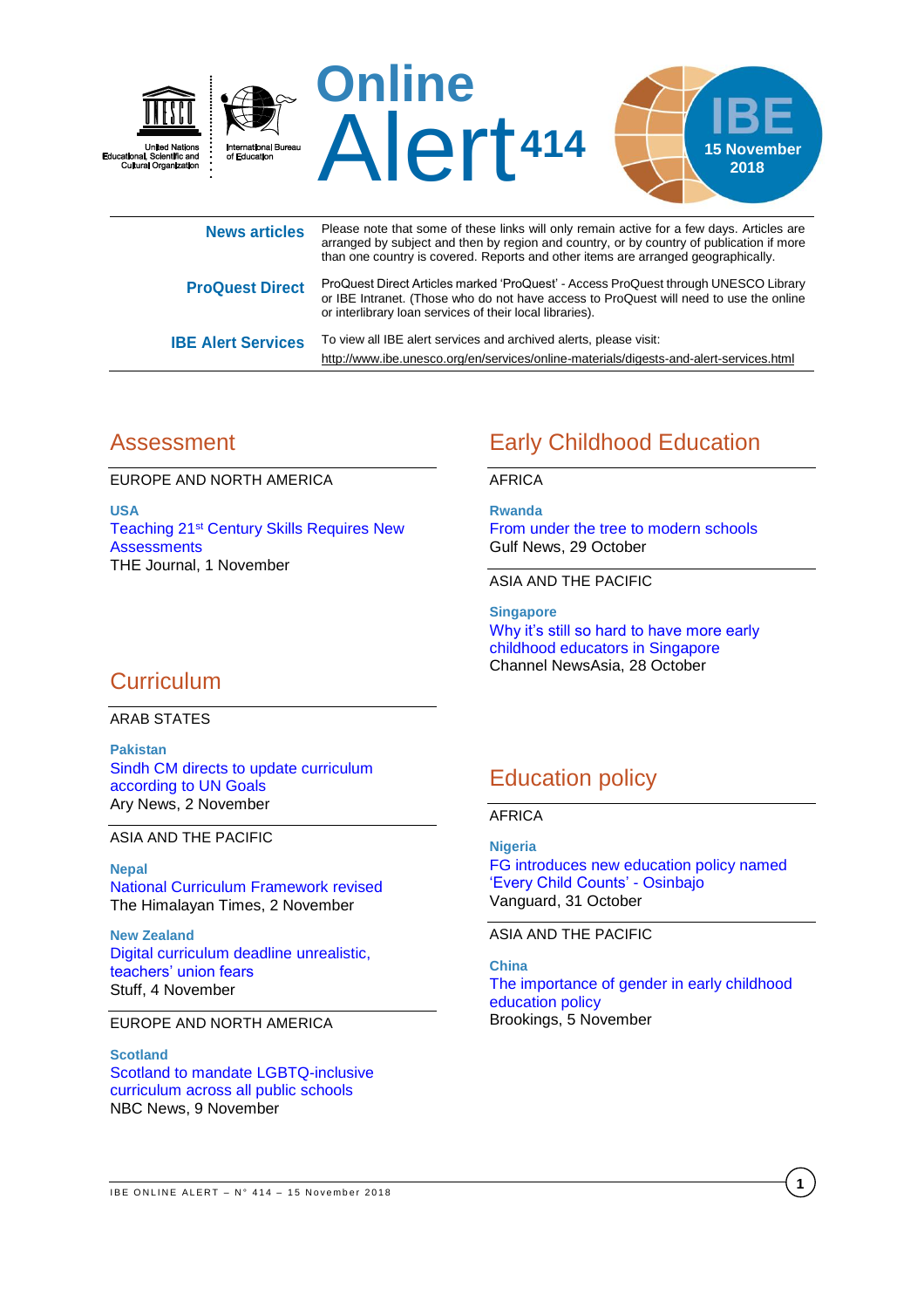## Education system

#### AFRICA

#### **Ivory Coast**

[Voyage d'échanges d'expériences à Abidjan](https://www.mediaterre.org/afrique-ouest/actu,20181108143019.html)  [en République de Côte d'Ivoire auprès du](https://www.mediaterre.org/afrique-ouest/actu,20181108143019.html)  [Réseau Ivoirien pour la Promotion de](https://www.mediaterre.org/afrique-ouest/actu,20181108143019.html)  [l'Education Pour Tous \(RIP-EPT\)](https://www.mediaterre.org/afrique-ouest/actu,20181108143019.html) MediaTerre, 8 novembre

### EUROPE AND NORTH AMERICA

#### **Finland**

[Finland's schools ditch traditional](https://www.bbc.com/news/av/education-45727843/finland-s-schools-ditch-traditional-classrooms-for-open-plan-learning) classrooms [for open-plan learning](https://www.bbc.com/news/av/education-45727843/finland-s-schools-ditch-traditional-classrooms-for-open-plan-learning) BBC News, 6 November

**United Kingdom** [BBC film crew documents England's school](https://www.theguardian.com/tv-and-radio/2018/nov/02/bbc-film-crew-to-document-england-school-funding-crisis)  [funding crisis](https://www.theguardian.com/tv-and-radio/2018/nov/02/bbc-film-crew-to-document-england-school-funding-crisis) The Guardian, 2 November

#### **USA**

[Latino Enrollment Shrank Where Police](https://www.edweek.org/ew/articles/2018/10/31/latino-enrollment-shrank-where-police-worked-with.html)  [Worked With Federal Immigration Authorities](https://www.edweek.org/ew/articles/2018/10/31/latino-enrollment-shrank-where-police-worked-with.html) Education Week, 30 October

### LATIN AMERICA AND THE CARIBBEAN

**Haiti** [Training to improve the Haitian education](http://www.iiep.unesco.org/en/training-improve-haitian-education-system-4701)  [system](http://www.iiep.unesco.org/en/training-improve-haitian-education-system-4701) UNESCO-IIEP, 12 November

### INTERNATIONAL

[Despite popularity with parents and teachers,](https://hechingerreport.org/despite-popularity-with-parents-and-teachers-review-of-research-finds-small-benefits-to-small-classes/)  [review of research finds small benefits to small](https://hechingerreport.org/despite-popularity-with-parents-and-teachers-review-of-research-finds-small-benefits-to-small-classes/)  [classes](https://hechingerreport.org/despite-popularity-with-parents-and-teachers-review-of-research-finds-small-benefits-to-small-classes/) The Hechinger Report, 5 November

[UNICEF report highlights education inequality](http://www.xinhuanet.com/english/2018-10/30/c_137569912.htm)  [in rich countries](http://www.xinhuanet.com/english/2018-10/30/c_137569912.htm) NewChina, 29 October

## Gender in education

#### AFRICA

#### **Nigeria**

[Psychological Imbalance Prevents Girls from](https://www.thisdaylive.com/index.php/2018/11/01/psychological-imbalance-prevents-girls-from-attending-school-says-unicef/)  [Attending School, Says UNICEF](https://www.thisdaylive.com/index.php/2018/11/01/psychological-imbalance-prevents-girls-from-attending-school-says-unicef/) This Day, 1 November

#### **Uganda**

[More than policies are required to implement](https://www.brookings.edu/blog/education-plus-development/2018/11/06/more-than-policies-are-required-to-implement-gender-sensitive-pedagogy-in-uganda/)  [gender-sensitive pedagogy in Uganda](https://www.brookings.edu/blog/education-plus-development/2018/11/06/more-than-policies-are-required-to-implement-gender-sensitive-pedagogy-in-uganda/) Brookings, 6 November

### ARAB STATES

**Pakistan** [The importance of educating girls in the Newly](https://www.brookings.edu/research/the-importance-of-educating-girls-in-the-newly-merged-districts-of-khyber-pakhtunkhwa-pakistan/)  [Merged Districts of Khyber Pakhtunkhwa,](https://www.brookings.edu/research/the-importance-of-educating-girls-in-the-newly-merged-districts-of-khyber-pakhtunkhwa-pakistan/)  **[Pakistan](https://www.brookings.edu/research/the-importance-of-educating-girls-in-the-newly-merged-districts-of-khyber-pakhtunkhwa-pakistan/)** Brookings, 7 November

## Inclusive Education

### AFRICA

**South Africa** [The IBE-UNESCO participates in a series of](http://www.ibe.unesco.org/en/news/ibe-unesco-participates-series-meetings-inclusive-education-south-africa)  [meetings on Inclusive Education in South](http://www.ibe.unesco.org/en/news/ibe-unesco-participates-series-meetings-inclusive-education-south-africa)  **[Africa](http://www.ibe.unesco.org/en/news/ibe-unesco-participates-series-meetings-inclusive-education-south-africa)** IBE-UNESCO, 7 November

### EUROPE AND NORTH AMERICA

**Azerbaijan** [De nombreux enfants handicapés](https://azertag.az/fr/xeber/france-1213783)  [bénéficieront d'une éducation inclusive de](https://azertag.az/fr/xeber/france-1213783)  [qualité grâce à une nouvelle initiative de](https://azertag.az/fr/xeber/france-1213783)  [partenariat](https://azertag.az/fr/xeber/france-1213783) AzerTac, 12 novembre

## Neuroscience of learning

EUROPE AND NORTH AMERICA

#### **USA**

[Can A School Built On Brain Science Alter The](https://www.cpr.org/news/story/can-a-school-built-on-brain-science-alter-the-learning-landscape)  [Learning Landscape?](https://www.cpr.org/news/story/can-a-school-built-on-brain-science-alter-the-learning-landscape) Colorado Public Radio, 5 November

**2**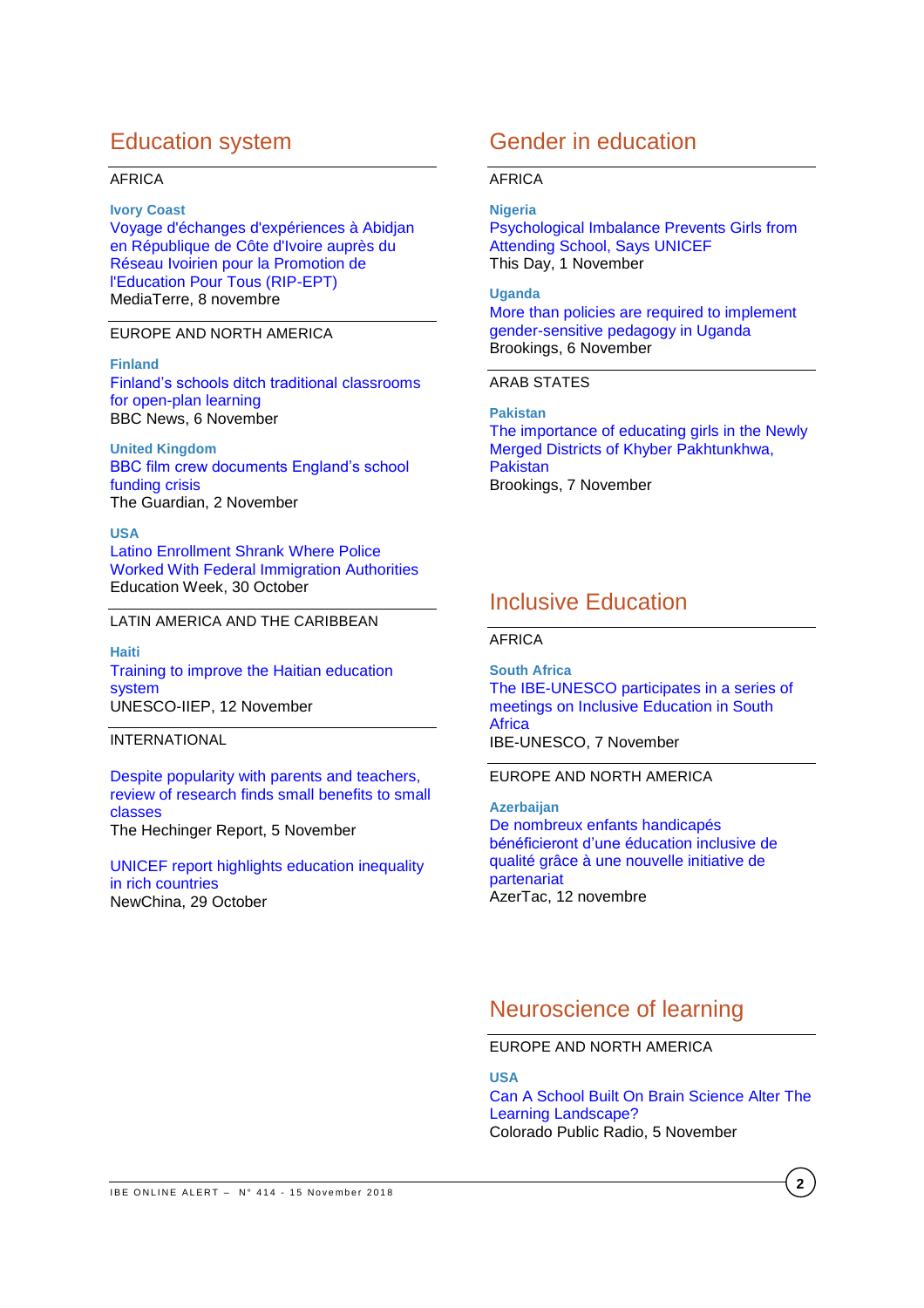#### **Spain**

["Los avances que se están realizando en el](https://www.magisnet.com/noticia/28510/en-abierto/los-avances-que-se-estan-realizando-en-el-estudio-del-cerebro-nos-ayudaran-a-ensenar.html)  [estudio del cerebro nos ayudarán a enseñar"](https://www.magisnet.com/noticia/28510/en-abierto/los-avances-que-se-estan-realizando-en-el-estudio-del-cerebro-nos-ayudaran-a-ensenar.html) Magisterio, 30 octubre

#### INTERNATIONAL

[El neurocientífico John R. Iversen: "Existe](https://www.europapress.es/sociedad/educacion-00468/noticia-neurocientifico-john-iversen-existe-prueba-cientifica-musica-influye-desarrollo-habilidades-20181026123123.html)  [prueba científica de que la música influye en el](https://www.europapress.es/sociedad/educacion-00468/noticia-neurocientifico-john-iversen-existe-prueba-cientifica-musica-influye-desarrollo-habilidades-20181026123123.html)  [desarrollo de habilidades](https://www.europapress.es/sociedad/educacion-00468/noticia-neurocientifico-john-iversen-existe-prueba-cientifica-musica-influye-desarrollo-habilidades-20181026123123.html)" Europa Press, 26 octubre

## Right to Education

#### AFRICA

**Tanzania** [Community members stand together for girls'](https://en.unesco.org/news/community-members-stand-together-girls-right-education-tanzania)  [right to education in Tanzania](https://en.unesco.org/news/community-members-stand-together-girls-right-education-tanzania) UNESCO, 30 October

#### LATIN AMERICA AND THE CARIBBEAN

**Brazil** [Using the judiciary system to enforce the right](https://en.unesco.org/news/using-judiciary-system-enforce-right-education-brazil)  [to education in Brazil](https://en.unesco.org/news/using-judiciary-system-enforce-right-education-brazil) UNESCO, 7 November

#### INTERNATIONAL

[Education is not a privilege, it's a legal right](https://gemreportunesco.wordpress.com/2018/11/05/education-is-not-a-privilege-its-a-legal-right/) World Education Blog, 5 November

[How UNESCO staff](https://en.unesco.org/news/how-unesco-staff-defend-right-education-ground-part-ii) defend the right to [education on the ground –](https://en.unesco.org/news/how-unesco-staff-defend-right-education-ground-part-ii) part II UNESCO, 5 November **[French](https://fr.unesco.org/news/comment-personnel-lunesco-defend-droit-leducation-terrain-partie-2)** [Spanish](https://es.unesco.org/news/que-hace-personal-unesco-defender-derecho-educacion-terreno-parte-2)

The [Pros and cons of private and public](https://en.unesco.org/news/pros-and-cons-private-and-public-education)  [education](https://en.unesco.org/news/pros-and-cons-private-and-public-education) UNESCO, 12 November [French](https://fr.unesco.org/news/avantages-inconvenients-leducation-privee-publique) [Spanish](https://es.unesco.org/news/pros-y-contras-educacion-privada-y-publica)

[Watch: That moment you achieve your lifelong](https://www.youtube.com/watch?v=_K9W8UwNqoA&feature=youtu.be)  dream [\(Video\)](https://www.youtube.com/watch?v=_K9W8UwNqoA&feature=youtu.be) UNESCO, 14 November

## Technology & Education

#### EUROPE AND NORTH AMERICA

**Croatia**

[How an innovative project from Croatia is](https://en.unesco.org/news/how-innovative-project-croatia-developing-digitally-mature-schools)  [developing 'digitally mature schools'](https://en.unesco.org/news/how-innovative-project-croatia-developing-digitally-mature-schools) UNESCO, 30 October

**USA** [How 'Makers' Make the Classroom More](https://www.nytimes.com/2018/11/01/education/learning/how-makers-make-the-classroom-more-inclusive.html)  **[Inclusive](https://www.nytimes.com/2018/11/01/education/learning/how-makers-make-the-classroom-more-inclusive.html)** The New York times, 1 November

LATIN AMERICA AND THE CARIBBEAN

**Dominican Republic and Mexico** [Rep. Dominicana y México colaborarán en](https://www.eldiario.es/sociedad/Rep-Dominicana-Mexico-colaboraran-televisiones_0_831517663.html)  [desarrollar sus televisiones educativas](https://www.eldiario.es/sociedad/Rep-Dominicana-Mexico-colaboraran-televisiones_0_831517663.html) Eldiario.es, 11 noviembre

#### INTERNATIONAL

[Dialing in on Cell Phone Bans in High School](https://www.theepochtimes.com/dialing-in-on-cell-phone-bans-in-high-school_2702832.html) The Epoch Times, 8 November

## **Teachers**

#### INTERNATIONAL

[PISA scores linked to teacher status in society:](https://www.dw.com/en/pisa-scores-linked-to-teacher-status-in-society-study/a-46202091)  [study](https://www.dw.com/en/pisa-scores-linked-to-teacher-status-in-society-study/a-46202091) DW.com, 8 November

## Reports, publications, etc.

### ASIA AND THE PACIFIC

[Paving the Road to Education: A target-by](http://unesdoc.unesco.org/images/0026/002659/265912e.pdf)[target analysis of SDG 4 for Asia and the](http://unesdoc.unesco.org/images/0026/002659/265912e.pdf)  **[Pacific](http://unesdoc.unesco.org/images/0026/002659/265912e.pdf)** UNESCO Bangkok Office, 2018